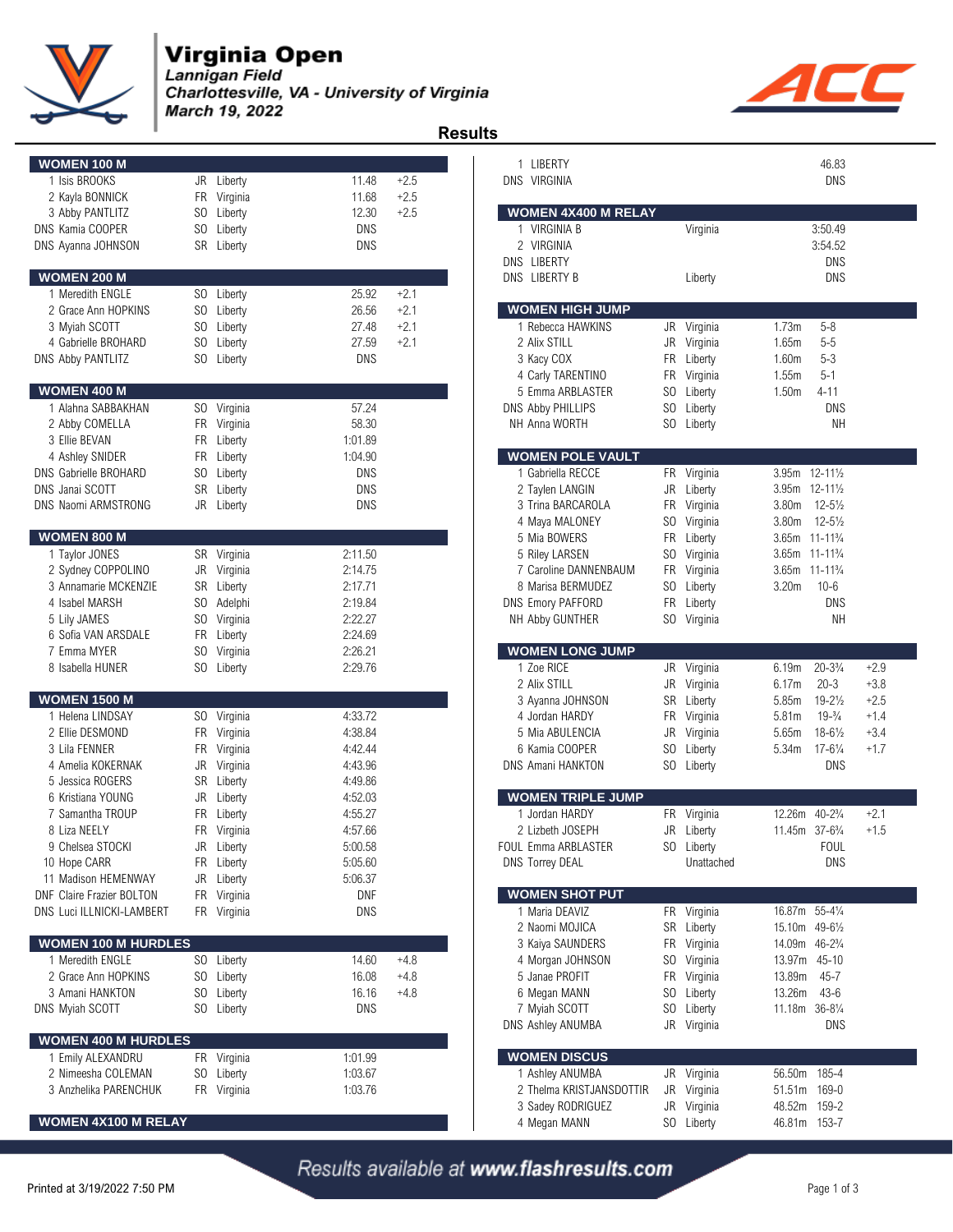

**Virginia Open**<br>Lannigan Field<br>Charlottesville, VA - University of Virginia March 19, 2022  **Results** 

| 5 Grace ARTIS<br>6 Annika HANTHO<br>7 Kaiya SAUNDERS<br>8 Janae PROFIT<br>9 Jada MARSH<br>FOUL Sofia MOJICA<br><b>WOMEN HAMMER</b> | SR Liberty<br>SO.<br>Liberty<br>FR Virginia<br>FR Virginia<br>FR<br>Virginia<br>SO.<br>Liberty | 44.83m 147-1<br>44.38m 145-7<br>43.27m 141-11<br>43.01m 141-1<br>34.53m 113-3<br><b>FOUL</b> | 5 Nick KARAYIANIS<br>6 Jonathan HADLEY<br>7 Davis YOUNG<br>8 Tyler MODRZEJEWSKI<br>9 Jeremiah MUSSMON<br>DNF Ka'eo KRUSE<br><b>DNF Kellan HASLE</b><br>DNS Joe SPITZER | FR Virginia<br>Unattached<br>SO Virginia<br>Unattached<br>FR Liberty<br>SR Unattached<br>Unattached<br>Unattached | 3:54.59<br>4:00.17<br>4:00.68<br>4:03.34<br>4:04.40<br><b>DNF</b><br><b>DNF</b><br>DNS |
|------------------------------------------------------------------------------------------------------------------------------------|------------------------------------------------------------------------------------------------|----------------------------------------------------------------------------------------------|------------------------------------------------------------------------------------------------------------------------------------------------------------------------|-------------------------------------------------------------------------------------------------------------------|----------------------------------------------------------------------------------------|
| 1 Pavla KUKLOVA                                                                                                                    | Unattached                                                                                     | 60.72m 199-2                                                                                 |                                                                                                                                                                        |                                                                                                                   |                                                                                        |
| 2 Naomi MOJICA                                                                                                                     | SR<br>Liberty                                                                                  | 52.51m 172-3                                                                                 | <b>MEN 110 M HURDLES</b>                                                                                                                                               |                                                                                                                   |                                                                                        |
| 3 Grace ARTIS                                                                                                                      | SR Liberty                                                                                     | 52.44m 172-0                                                                                 | 1 Felix LAWRENCE                                                                                                                                                       | JR<br>Liberty                                                                                                     | 14.21<br>$+1.7$                                                                        |
| 4 Jada MARSH                                                                                                                       | FR Virginia                                                                                    | 51.42m 168-8                                                                                 | 2 Luke ANDERSON                                                                                                                                                        | SO Liberty                                                                                                        | 14.49<br>$+1.7$                                                                        |
| 5 Morgan JOHNSON                                                                                                                   | SO Virginia                                                                                    | 50.18m 164-7                                                                                 | 3 Jeremiah WILSON                                                                                                                                                      | FR Virginia                                                                                                       | 14.59<br>$+1.7$                                                                        |
| 6 Annika HANTHO                                                                                                                    | SO.<br>Liberty                                                                                 | 48.56m 159-4                                                                                 | 4 Zach WENDT                                                                                                                                                           | SO.<br>Liberty                                                                                                    | $+1.7$<br>14.65                                                                        |
| 7 Sofia MOJICA                                                                                                                     | SO<br>Liberty                                                                                  | 48.53m 159-2                                                                                 | 5 Anthony BRYAN                                                                                                                                                        | S <sub>0</sub><br>Liberty                                                                                         | 14.91<br>$+1.7$                                                                        |
| 8 Megan MANN                                                                                                                       | SO Liberty                                                                                     | 48.41m 158-10                                                                                | 6 Daniel VAN DUREN<br>DNS Luke SMITH                                                                                                                                   | S <sub>0</sub><br>Liberty<br>FR Virginia                                                                          | 14.97<br>$+1.7$<br><b>DNS</b>                                                          |
| <b>WOMEN JAVELIN</b>                                                                                                               |                                                                                                |                                                                                              |                                                                                                                                                                        |                                                                                                                   |                                                                                        |
| 1 Mackenzie HAINLEY                                                                                                                | JR<br>Liberty                                                                                  | 45.39m 148-11                                                                                | <b>MEN 400 M HURDLES</b>                                                                                                                                               |                                                                                                                   |                                                                                        |
| 2 Meredith ENGLE                                                                                                                   | SO Liberty                                                                                     | 40.07m 131-5                                                                                 | 1 Felix LAWRENCE                                                                                                                                                       | JR Liberty                                                                                                        | 54.18                                                                                  |
| 3 Mackenzie WHITE                                                                                                                  | FR Liberty                                                                                     | $125 - 6$<br>38.25m                                                                          | 2 Zach WEEKMAN                                                                                                                                                         | Unattached                                                                                                        | 55.65                                                                                  |
| 4 Madeline HUNT                                                                                                                    | SO.<br>Liberty                                                                                 | 86-9<br>26.44m                                                                               | 3 Luke ANDERSON                                                                                                                                                        | SO Liberty                                                                                                        | 56.62                                                                                  |
| 5 Myiah SCOTT                                                                                                                      | SO Liberty                                                                                     | $76-0$<br>23.16m                                                                             | 4 Will HUIZINGA                                                                                                                                                        | Unattached                                                                                                        | 57.23                                                                                  |
| <b>MEN 100 M</b>                                                                                                                   |                                                                                                |                                                                                              | 5 Jeremiah WILSON<br>DNS Seth NEWELL                                                                                                                                   | FR Virginia<br>Unattached                                                                                         | 57.48<br><b>DNS</b>                                                                    |
| 1 Jay PENDARVIS                                                                                                                    | FR Virginia                                                                                    | 10.56<br>$+2.5$                                                                              |                                                                                                                                                                        |                                                                                                                   |                                                                                        |
| 2 Jerlan FISH                                                                                                                      | FR Virginia                                                                                    | $+2.5$<br>10.94                                                                              | MEN 4X100 M RELAY                                                                                                                                                      |                                                                                                                   |                                                                                        |
| <b>FS Tavares KELLY</b>                                                                                                            | SR Virginia                                                                                    | FS                                                                                           | 1 VIRGINIA                                                                                                                                                             |                                                                                                                   | 42.10                                                                                  |
| <b>DNS Tromontex BOOKER</b>                                                                                                        | Unattached                                                                                     | DNS                                                                                          | DNS LIBERTY                                                                                                                                                            |                                                                                                                   | <b>DNS</b>                                                                             |
|                                                                                                                                    |                                                                                                |                                                                                              |                                                                                                                                                                        |                                                                                                                   |                                                                                        |
| <b>MEN 200 M</b>                                                                                                                   |                                                                                                | $+4.8$                                                                                       | MEN 4X400 M RELAY<br>1 VIRGINIA                                                                                                                                        |                                                                                                                   | 3:20.27                                                                                |
| 1 Donald MCCLINTON<br>2 Jay PENDARVIS                                                                                              | JR Liberty<br>FR<br>Virginia                                                                   | 21.03<br>21.06<br>$+4.8$                                                                     | DNF VIRGINIA B                                                                                                                                                         | Virginia<br>Virginia                                                                                              | <b>DNF</b>                                                                             |
| 3 Jordan WILLIS                                                                                                                    | SR Virginia                                                                                    | 21.14<br>$+4.8$                                                                              | DNS LIBERTY                                                                                                                                                            |                                                                                                                   | <b>DNS</b>                                                                             |
| 4 Nigal DAVIS                                                                                                                      | FR Virginia                                                                                    | 22.07<br>$+4.8$                                                                              |                                                                                                                                                                        |                                                                                                                   |                                                                                        |
| <b>DNS Christian LYON</b>                                                                                                          | SR Liberty                                                                                     | DNS                                                                                          | <b>MEN HIGH JUMP</b>                                                                                                                                                   |                                                                                                                   |                                                                                        |
| <b>DNS Tromontex BOOKER</b>                                                                                                        | Unattached                                                                                     | <b>DNS</b>                                                                                   | 1 Gabriel WILLIS                                                                                                                                                       | SO Liberty                                                                                                        | $6 - 6\frac{3}{4}$<br>2.00 <sub>m</sub>                                                |
|                                                                                                                                    |                                                                                                |                                                                                              | 2 Jacob KELLY                                                                                                                                                          | SR Virginia                                                                                                       | $6 - 4\frac{3}{4}$<br>1.95m                                                            |
| <b>MEN 400 M</b>                                                                                                                   |                                                                                                |                                                                                              | <b>DNS Quinten CLAY</b>                                                                                                                                                | SO Liberty                                                                                                        | <b>DNS</b>                                                                             |
| 1 Jordan WILLIS<br>2 Will TRENT                                                                                                    | SR Virginia<br>FR<br>Virginia                                                                  | 47.72<br>50.31                                                                               | <b>MEN POLE VAULT</b>                                                                                                                                                  |                                                                                                                   |                                                                                        |
| 3 Nigal DAVIS                                                                                                                      | FR<br>Virginia                                                                                 | 51.35                                                                                        | 1 Kyle MOSTELLER                                                                                                                                                       | FR Virginia                                                                                                       | 4.75m<br>$15 - 7$                                                                      |
| 4 Ronnie GAYMON                                                                                                                    | Unattached                                                                                     | 52.51                                                                                        | 2 Kane ALDRICH                                                                                                                                                         | JR Virginia                                                                                                       | 4.60m 15-1                                                                             |
| 5 Quint SEAGLE                                                                                                                     | SO Unattached                                                                                  | 58.20                                                                                        | 2 Tyler LYNCH                                                                                                                                                          | FR Virginia                                                                                                       | 4.60m<br>$15 - 1$                                                                      |
| DNS Michael ROSE                                                                                                                   | JR Liberty                                                                                     | <b>DNS</b>                                                                                   | 4 Hunter FLACK                                                                                                                                                         | FR Liberty                                                                                                        | 4.60m<br>$15 - 1$                                                                      |
|                                                                                                                                    |                                                                                                |                                                                                              | 5 Anthony BRYAN                                                                                                                                                        | S <sub>0</sub><br>Liberty                                                                                         | $15 - 1$<br>4.60m                                                                      |
| <b>MEN 800 M</b>                                                                                                                   |                                                                                                |                                                                                              | NH Colin DUIGNAN                                                                                                                                                       | JR Virginia                                                                                                       | NΗ                                                                                     |
| 1 Ethan ZEH                                                                                                                        | SO Virginia<br>Unattached                                                                      | 1:52.44                                                                                      | <b>MEN LONG JUMP</b>                                                                                                                                                   |                                                                                                                   |                                                                                        |
| 2 Stanley SAINT-FLEUR<br>3 Jacob HUNTER                                                                                            | JR Virginia                                                                                    | 1:54.76<br>1:56.13                                                                           | 1 Quinten CLAY                                                                                                                                                         | SO Liberty                                                                                                        | $24 - 7\frac{1}{4}$<br>7.50m<br>$+2.2$                                                 |
| 4 Matthew JEANPIERRE                                                                                                               | SR Virginia                                                                                    | 1:58.66                                                                                      | 2 Heldi VALIKAJ                                                                                                                                                        | FR Virginia                                                                                                       | 7.25m<br>$23 - 9\frac{1}{2}$<br>$+3.9$                                                 |
| DNF Conor MURPHY                                                                                                                   | Unattached<br>FR.                                                                              | DNF                                                                                          | 3 Reed SAMUEL                                                                                                                                                          | S <sub>0</sub><br>Liberty                                                                                         | 7.20m<br>$23 - 7\frac{1}{2}$<br>$+1.8$                                                 |
| DNS Will BAGINSKI                                                                                                                  | SO Virginia                                                                                    | <b>DNS</b>                                                                                   | 4 Daniel VAN DUREN                                                                                                                                                     | S <sub>0</sub><br>Liberty                                                                                         | 6.70m 21-11 <sup>3</sup> / <sub>4</sub><br>$+4.3$                                      |
| DNS Davis YOUNG                                                                                                                    | SO Virginia                                                                                    | DNS                                                                                          | FOUL Luke SMITH                                                                                                                                                        | FR Virginia                                                                                                       | <b>FOUL</b>                                                                            |
|                                                                                                                                    |                                                                                                |                                                                                              | FOUL Ayende WATSON                                                                                                                                                     | JR Virginia                                                                                                       | <b>FOUL</b>                                                                            |
| <b>MEN 1500 M</b>                                                                                                                  |                                                                                                |                                                                                              | DNS Jeremy DAVIS                                                                                                                                                       | SR Liberty                                                                                                        | DNS                                                                                    |
| 1 Rohann ASFAW                                                                                                                     | JR Virginia                                                                                    | 3:51.58                                                                                      |                                                                                                                                                                        |                                                                                                                   |                                                                                        |
| 2 Jack ELIASON<br>3 Brendan PITCHER                                                                                                | FR Virginia<br>Unattached                                                                      | 3:53.01                                                                                      | <b>MEN TRIPLE JUMP</b><br>1 Dejon MAYO                                                                                                                                 | JR Virginia                                                                                                       | 14.35m 47-1<br>$+2.6$                                                                  |
| 4 Justin DIEHL                                                                                                                     | SO Virginia                                                                                    | 3:53.51<br>3:53.55                                                                           | 2 Jeremiah MCCANTS                                                                                                                                                     | SR Liberty                                                                                                        | 14.18m 46-61/4<br>$+2.1$                                                               |
|                                                                                                                                    |                                                                                                |                                                                                              |                                                                                                                                                                        |                                                                                                                   |                                                                                        |

|                                            |                |               |               |             |        | <b>Results</b> |                                          |           |                        |                   |                           |        |  |
|--------------------------------------------|----------------|---------------|---------------|-------------|--------|----------------|------------------------------------------|-----------|------------------------|-------------------|---------------------------|--------|--|
| 5 Grace ARTIS                              |                | SR Liberty    | 44.83m 147-1  |             |        |                | 5 Nick KARAYIANIS                        |           | FR Virginia            |                   | 3:54.59                   |        |  |
| 6 Annika HANTHO                            | SO             | Liberty       | 44.38m 145-7  |             |        |                | 6 Jonathan HADLEY                        |           | Unattached             |                   | 4:00.17                   |        |  |
| 7 Kaiya SAUNDERS                           | FR             | Virginia      | 43.27m 141-11 |             |        |                | 7 Davis YOUNG                            |           | SO Virginia            |                   | 4:00.68                   |        |  |
| 8 Janae PROFIT                             | FR             | Virginia      | 43.01m 141-1  |             |        |                | 8 Tyler MODRZEJEWSKI                     |           | Unattached             |                   | 4:03.34                   |        |  |
| 9 Jada MARSH                               | FR             | Virginia      | 34.53m 113-3  |             |        |                | 9 Jeremiah MUSSMON                       |           | FR Liberty             |                   | 4:04.40                   |        |  |
| L Sofia MOJICA                             | SO.            | Liberty       |               | <b>FOUL</b> |        |                | DNF Ka'eo KRUSE                          | SR        | Unattached             |                   | <b>DNF</b>                |        |  |
|                                            |                |               |               |             |        |                | <b>DNF Kellan HASLE</b>                  |           | Unattached             |                   | <b>DNF</b>                |        |  |
| <b>OMEN HAMMER</b>                         |                |               |               |             |        |                | <b>DNS Joe SPITZER</b>                   |           | Unattached             |                   | <b>DNS</b>                |        |  |
| 1 Pavla KUKLOVA                            |                | Unattached    | 60.72m 199-2  |             |        |                |                                          |           |                        |                   |                           |        |  |
| 2 Naomi MOJICA                             |                | SR Liberty    | 52.51m 172-3  |             |        |                | <b>MEN 110 M HURDLES</b>                 |           |                        |                   |                           |        |  |
| 3 Grace ARTIS                              |                | SR Liberty    | 52.44m 172-0  |             |        |                | 1 Felix LAWRENCE                         |           | JR Liberty             |                   | 14.21                     | $+1.7$ |  |
| 4 Jada MARSH                               | FR             | Virginia      | 51.42m 168-8  |             |        |                | 2 Luke ANDERSON                          |           | SO Liberty             |                   | 14.49                     | $+1.7$ |  |
| 5 Morgan JOHNSON                           | SO.            | Virginia      | 50.18m 164-7  |             |        |                | 3 Jeremiah WILSON                        | <b>FR</b> | Virginia               |                   | 14.59                     | $+1.7$ |  |
| 6 Annika HANTHO                            | S <sub>0</sub> | Liberty       | 48.56m 159-4  |             |        |                | 4 Zach WENDT                             | SO.       | Liberty                |                   | 14.65                     | $+1.7$ |  |
| 7 Sofia MOJICA                             | SO.            | Liberty       | 48.53m 159-2  |             |        |                | 5 Anthony BRYAN                          | SO.       | Liberty                |                   | 14.91                     | $+1.7$ |  |
| 8 Megan MANN                               | SO.            | Liberty       | 48.41m 158-10 |             |        |                | 6 Daniel VAN DUREN                       | SO.       | Liberty                |                   | 14.97                     | $+1.7$ |  |
|                                            |                |               |               |             |        |                | <b>DNS Luke SMITH</b>                    |           | FR Virginia            |                   | <b>DNS</b>                |        |  |
| <b>OMEN JAVELIN</b><br>1 Mackenzie HAINLEY |                | JR Liberty    | 45.39m 148-11 |             |        |                | <b>MEN 400 M HURDLES</b>                 |           |                        |                   |                           |        |  |
| 2 Meredith ENGLE                           | S <sub>0</sub> | Liberty       | 40.07m 131-5  |             |        |                | 1 Felix LAWRENCE                         |           | JR Liberty             |                   | 54.18                     |        |  |
| 3 Mackenzie WHITE                          | FR.            | Liberty       | 38.25m 125-6  |             |        |                | 2 Zach WEEKMAN                           |           | Unattached             |                   | 55.65                     |        |  |
| 4 Madeline HUNT                            | SO.            | Liberty       | 26.44m        | 86-9        |        |                | 3 Luke ANDERSON                          |           | SO Liberty             |                   | 56.62                     |        |  |
| 5 Myiah SCOTT                              | SO.            | Liberty       | 23.16m        | $76-0$      |        |                | 4 Will HUIZINGA                          |           | Unattached             |                   | 57.23                     |        |  |
|                                            |                |               |               |             |        |                | 5 Jeremiah WILSON                        |           | FR Virginia            |                   | 57.48                     |        |  |
| <b>EN 100 M</b>                            |                |               |               |             |        |                | <b>DNS Seth NEWELL</b>                   |           | Unattached             |                   | <b>DNS</b>                |        |  |
| 1 Jay PENDARVIS                            |                | FR Virginia   |               | 10.56       | $+2.5$ |                |                                          |           |                        |                   |                           |        |  |
| 2 Jerlan FISH                              | FR             | Virginia      |               | 10.94       | $+2.5$ |                | MEN 4X100 M RELAY                        |           |                        |                   |                           |        |  |
| S Tavares KELLY                            |                | SR Virginia   |               | FS          |        |                | 1 VIRGINIA                               |           |                        |                   | 42.10                     |        |  |
| S Tromontex BOOKER                         |                | Unattached    |               | <b>DNS</b>  |        |                | DNS LIBERTY                              |           |                        |                   | <b>DNS</b>                |        |  |
|                                            |                |               |               |             |        |                |                                          |           |                        |                   |                           |        |  |
| <b>EN 200 M</b>                            |                |               |               |             |        |                | <b>MEN 4X400 M RELAY</b>                 |           |                        |                   |                           |        |  |
| 1 Donald MCCLINTON                         |                | JR Liberty    |               | 21.03       | $+4.8$ |                | 1 VIRGINIA                               |           | Virginia               |                   | 3:20.27                   |        |  |
| 2 Jay PENDARVIS                            |                | FR Virginia   |               | 21.06       | $+4.8$ |                | DNF VIRGINIA B                           |           | Virginia               |                   | <b>DNF</b>                |        |  |
| 3 Jordan WILLIS                            |                | SR Virginia   |               | 21.14       | $+4.8$ |                | DNS LIBERTY                              |           |                        |                   | <b>DNS</b>                |        |  |
| 4 Nigal DAVIS                              | FR.            | Virginia      |               | 22.07       | $+4.8$ |                |                                          |           |                        |                   |                           |        |  |
| S Christian LYON                           |                | SR Liberty    |               | <b>DNS</b>  |        |                | <b>MEN HIGH JUMP</b>                     |           |                        |                   |                           |        |  |
| S Tromontex BOOKER                         |                | Unattached    |               | <b>DNS</b>  |        |                | 1 Gabriel WILLIS                         | SO.       | Liberty                | 2.00 <sub>m</sub> | $6 - 6\frac{3}{4}$        |        |  |
| <b>EN 400 M</b>                            |                |               |               |             |        |                | 2 Jacob KELLY<br><b>DNS Quinten CLAY</b> | SR        | Virginia<br>SO Liberty | 1.95m             | $6 - 4\frac{3}{4}$<br>DNS |        |  |
| 1 Jordan WILLIS                            |                | SR Virginia   |               | 47.72       |        |                |                                          |           |                        |                   |                           |        |  |
| 2 Will TRENT                               |                | FR Virginia   |               | 50.31       |        |                | <b>MEN POLE VAULT</b>                    |           |                        |                   |                           |        |  |
| 3 Nigal DAVIS                              |                | FR Virginia   |               | 51.35       |        |                | 1 Kyle MOSTELLER                         |           | FR Virginia            | 4.75m             | $15 - 7$                  |        |  |
| 4 Ronnie GAYMON                            |                | Unattached    |               | 52.51       |        |                | 2 Kane ALDRICH                           |           | JR Virginia            | 4.60m             | $15 - 1$                  |        |  |
| 5 Quint SEAGLE                             |                | SO Unattached |               | 58.20       |        |                | 2 Tyler LYNCH                            | <b>FR</b> | Virginia               | 4.60m             | $15 - 1$                  |        |  |
| S Michael ROSE                             | JR             | Liberty       |               | DNS         |        |                | 4 Hunter FLACK                           | FR        | Liberty                | 4.60m             | $15 - 1$                  |        |  |
|                                            |                |               |               |             |        |                | 5 Anthony BRYAN                          | SO        | Liberty                | 4.60m             | $15 - 1$                  |        |  |
| <b>EN 800 M</b>                            |                |               |               |             |        |                | NH Colin DUIGNAN                         |           | JR Virginia            |                   | NΗ                        |        |  |
| 1 Ethan ZEH                                |                | SO Virginia   |               | 1:52.44     |        |                |                                          |           |                        |                   |                           |        |  |
| 2 Stanley SAINT-FLEUR                      |                | Unattached    |               | 1:54.76     |        |                | <b>MEN LONG JUMP</b>                     |           |                        |                   |                           |        |  |
| 3 Jacob HUNTER                             |                | JR Virginia   |               | 1:56.13     |        |                | 1 Quinten CLAY                           |           | SO Liberty             | 7.50m             | $24 - 7\frac{1}{4}$       | $+2.2$ |  |
| 4 Matthew JEANPIERRE                       |                | SR Virginia   |               | 1:58.66     |        |                | 2 Heldi VALIKAJ                          |           | FR Virginia            | 7.25m             | $23 - 9\frac{1}{2}$       | $+3.9$ |  |
| F Conor MURPHY                             |                | FR Unattached |               | DNF         |        |                | 3 Reed SAMUEL                            | SO        | Liberty                | 7.20m             | $23 - 7\frac{1}{2}$       | $+1.8$ |  |
| S Will BAGINSKI                            |                | SO Virginia   |               | <b>DNS</b>  |        |                | 4 Daniel VAN DUREN                       | SO        | Liberty                |                   | 6.70m 21-111/4            | $+4.3$ |  |
| S Davis YOUNG                              |                | SO Virginia   |               | DNS         |        |                | FOUL Luke SMITH                          | <b>FR</b> | Virginia               |                   | <b>FOUL</b>               |        |  |
|                                            |                |               |               |             |        |                | FOUL Ayende WATSON                       | JR        | Virginia               |                   | <b>FOUL</b>               |        |  |
| <b>EN 1500 M</b>                           |                |               |               |             |        |                | DNS Jeremy DAVIS                         |           | SR Liberty             |                   | <b>DNS</b>                |        |  |
| 1 Rohann ASFAW                             |                | JR Virginia   |               | 3:51.58     |        |                |                                          |           |                        |                   |                           |        |  |
| 2 Jack ELIASON                             |                | FR Virginia   |               | 3:53.01     |        |                | <b>MEN TRIPLE JUMP</b>                   |           |                        |                   |                           |        |  |
| 3 Brendan PITCHER                          |                | Unattached    |               | 3:53.51     |        |                | 1 Dejon MAYO                             |           | JR Virginia            | 14.35m            | $47 - 1$                  | $+2.6$ |  |
| 4 Justin DIEHL                             |                | SO Virginia   |               | 3:53.55     |        |                | 2 Jeremiah MCCANTS                       |           | SR Liberty             |                   | 14.18m 46-61/4            | $+2.1$ |  |
|                                            |                |               |               |             |        |                |                                          |           |                        |                   |                           |        |  |

<u> 40</u>

Results available at www.flashresults.com